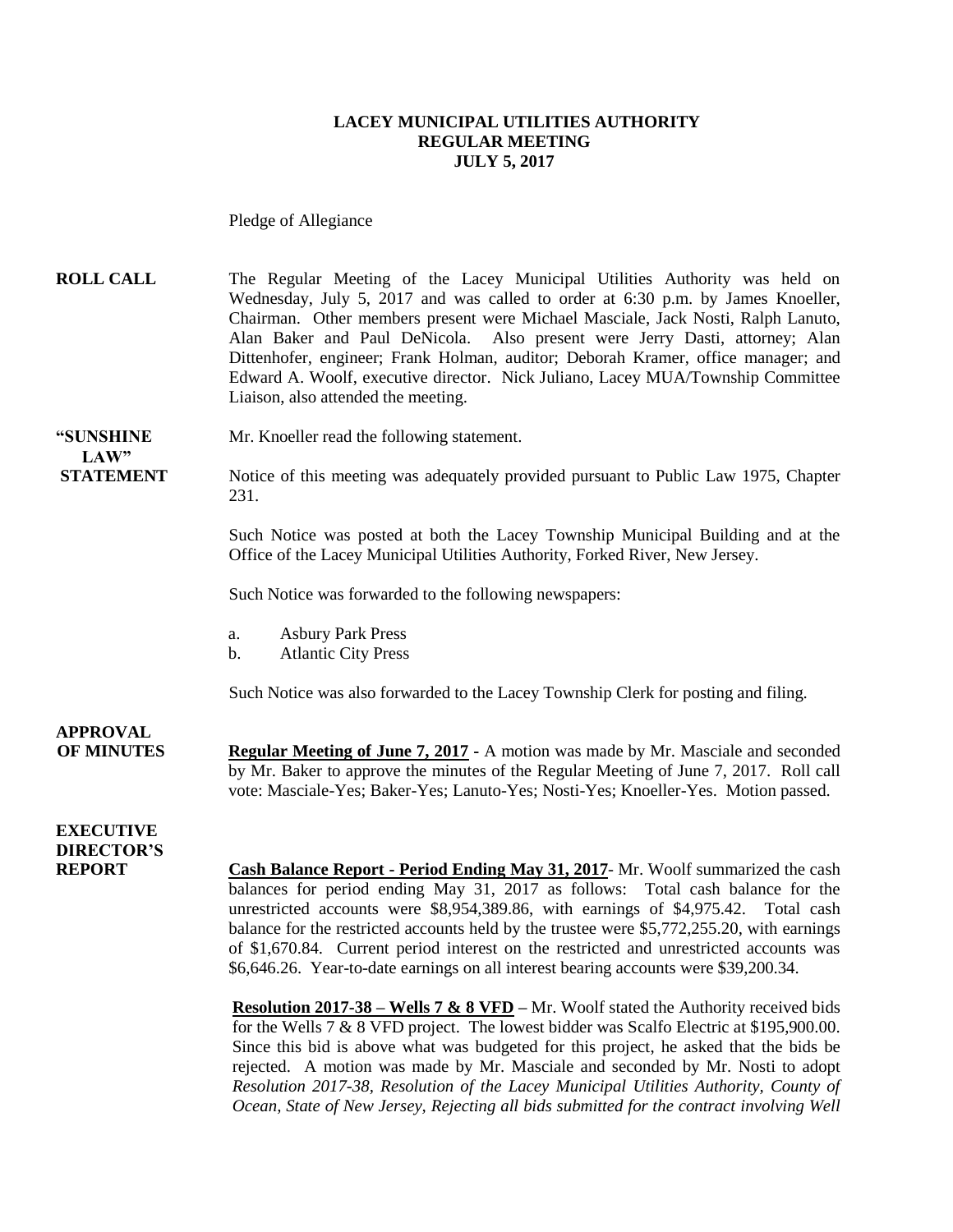*7 & 8 VFD.* Roll call vote: Masciale-Yes; Nosti-Yes; Baker-Yes; Lanuto-Yes; Knoeller-Yes. Motion passed.

**Resolution 2017-39 – Line Item Transfers –** On recommendation by the executive director, a motion was made by Mr. Nosti and seconded by Mr. Lanuto to adopt *Resolution 2017-39, Resolution of the Lacey Municipal Utilities Authority, County of Ocean, State of New Jersey, Authorizing Transfer of Funds, 2017 Sewer and Water Budget.* Roll call vote: Nosti-Yes; Lanuto-Yes; Baker-Yes; Masciale-Yes; Knoeller-Yes. Motion passed.

**Resolution 2017-40 – Letter of No Interest – Forked River Baptist Church** – On recommendation by the executive director, a motion was made by Mr. Nosti and seconded by Mr. Lanuto to adopt *Resolution 2017-40, Resolution of the Lacey Municipal Utilities Authority, County of Ocean, State of New Jersey, Letter of No Interest, Minor Site Plan, Forked River Baptist Church, Block 1633, Lot 2.* Roll call vote: Nosti-Yes; Lanuto-Yes; Baker-Yes; Masciale-Yes; Knoeller-Yes. Motion passed.

**Dawn Stevens, Lanlac Drive** – Mr. Woolf stated LMUA personnel was trying to locate a sewer cleanout with a probe. In doing so, they also located the customer's sprinkler system and accidently punctured it in several spots. Customer is requesting reimbursement in the amount of \$117.00. A motion was made by Mr. Nosti and seconded by Mr. Baker to reimburse customer in the amount of \$117.00. Roll call vote: Nosti-Yes; Baker-Yes; Lanuto-Yes; Masciale-Yes; Knoeller-Yes. Motion passed. Mr. Knoeller stated since this area is in an easement, this will be a one-time adjustment and the Authority will not be responsible for any issues in the future.

**BUSINESS**

**REPORT** The business report was submitted for review.

# **ENGINEER'S**

**REPORT Resolution 2017-37 – Tentative & Final Water Approval – Earie Way Subdivision L & J Enterprises 1, LLC.** – Mr. Dittenhofer reported his office received the applications and plans for tentative and final water approval for  $L \& J$  Enterprises 1, LLC, Earie Way Subdivision, Block 1214, Lots 21-36 & Block 1222, Lots 12-19. The applicant is proposing to construct a six (6) lot major subdivision along Earie Way, between Argonne Avenue and Pershing Avenue. The applicant proposes to connect to the existing water main near Argonne Avenue and extend approximately 330 LF of 8: PVC water main to service the dwellings. Existing sanitary sewer main is located along Earie Way where the applicant proposes to connect to existing deep house connections. On recommendation by the Authority's engineer, a motion was made by Mr. Nosti and seconded by Mr. Masciale to adopt *Resolution No. 2017-37, Resolution of the Lacey Municipal Utilities Authority, County of Ocean, State of New Jersey, Tentative and Final Water Approval, Earie Way Subdivision, L & J Enterprises 1, LLC, Block 1214, Lots 21-36 & Block 1222, Lots 12-19.* Roll call vote: Nosti-Yes; Masciale-Yes; Baker-Yes; Lanuto-Yes; Knoeller-Abstain. Motion passed.

> Well 7 & 8 VFD – Mr. Dittenhofer stated he reviewed the pump and motor size and recommends reducing the pump size. He will solicit quotes from well companies.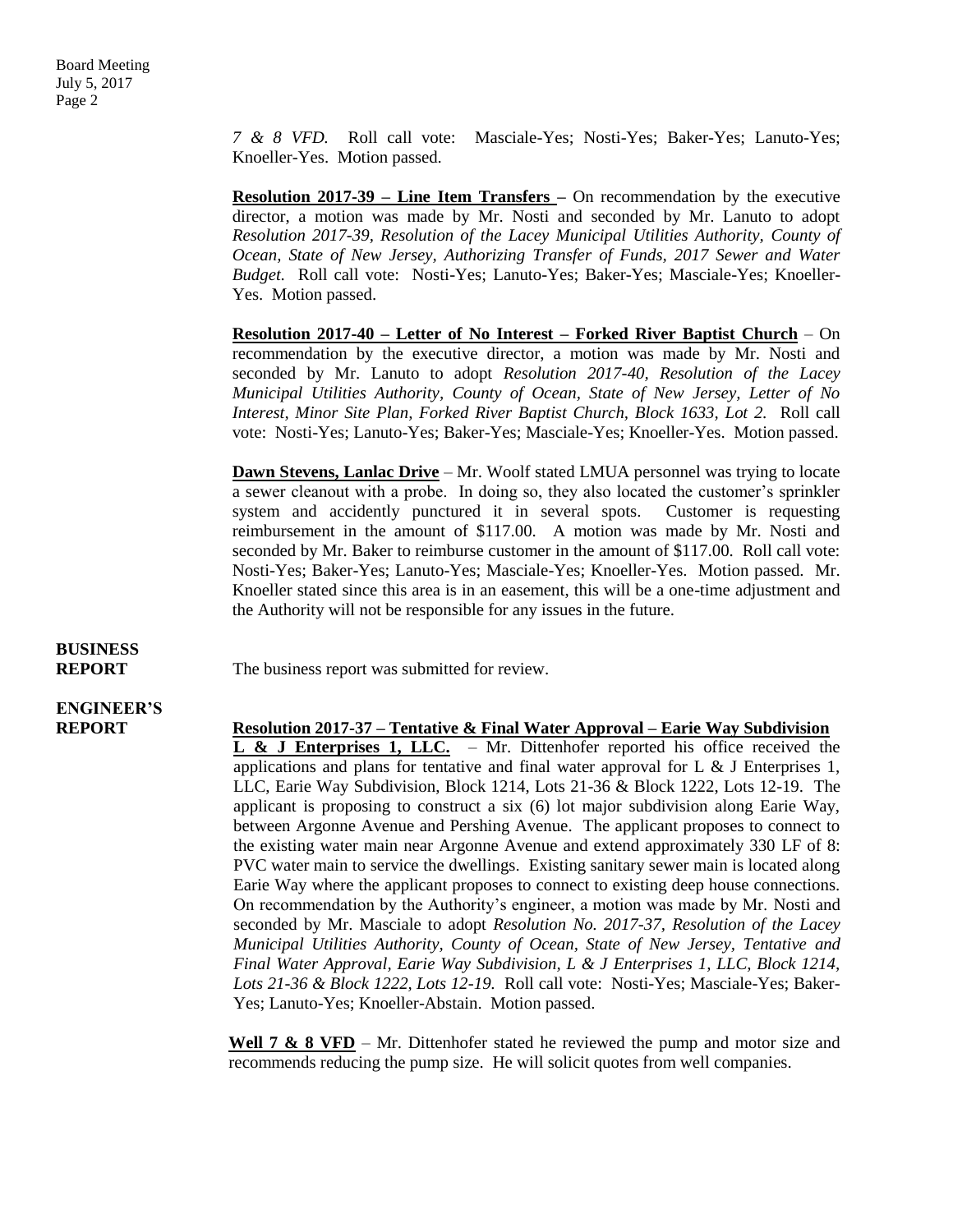**Fairview Lane Sanitary Improvements** – Mr. Dittenhofer stated a Notice to Proceed was issued May 15, 2017, and submittals are being reviewed. Mr. Knoeller asked if there has been communication with the Township. Mr. Woolf stated Pam Hilla of RV&V has been in contact with Casey Parker regarding curb to curb limits of the project. They were going to discuss whether or not the Township would have money in the budget to pay for the additional install.

Mr. Woolf stated this project was postponed until August. Mr. Knoeller asked that every resident affected by the sanitary improvements be notified with an exact start date so they can be prepared by not having any parking issues.

## **ATTORNEY'S**

**REPORT 2017 Bond Refunding** – Mr. Dasti stated a meeting was held with the Authority's Financial Advisor. A meeting will be held in the very near future with the entire Finance team in order to begin preparing the documents, presumably for a closing in August, 2017.

#### **AUDITOR'S REPORT Accountant's Status Report – Month Ended May 31, 2017** – Mr. Holman reported sewer and water revenues had a favorable variance for the month and year-to-date. Sewer and water expenses had a favorable variance for the month and year-to-date. Sewer user charges had a favorable variance for the month, but unfavorable variance on water.

Mr. Masciale asked about for an update on how many homes in town are unoccupied, in foreclosure, etc. Mr. Woolf stated he is working on getting the information.

#### **CORRESPONDENCE**

**Tracey Carluccio, Chestnut Dr.** – Requesting relief of utility bill, due to leaky hose bib. Since the water from the leak did not go into the sewer system, a motion was made by Mr. Nosti and seconded by Mr. Lanuto to grant a credit adjustment on the sewer charges in the amount of \$701.30. Roll call vote: Nosti-Yes; Lanuto-Yes; Baker-Yes; Masciale-Yes; Knoeller-Yes. Motion passed.

**Shannon Aruda, Hickory Lane** – Requesting relief of utility bill, due to ruptured garden hose. Since the water from the leak did not go into the sewer system, a motion was made by Mr. Nosti and Mr. Masciale to grant a credit adjustment on the sewer charges in the amount of \$16.80 (4,000 gallons). Roll call vote: Nosti-Yes; Masciale-Yes; Baker-Yes; Lanuto-Yes; Knoeller-Yes. Motion passed.

**Deborah Jacobson, Frog Hollow Rd.** – Requesting relief of utility bill, due to possible water theft. Based upon the information provided, a motion was made by Mr. Nosti and seconded by Mr. Baker to grant a one-time credit adjustment on the sewer charges in the amount of \$111.00 (40,000 gallons). Roll call vote: Nosti-Yes; Baker-Yes; Lanuto-Yes; Masciale-Yes; Knoeller-Yes. Motion passed.

**Michael Kilmurry, Tappan St.** – Requesting relief of utility bill, due to leaky expansion tank in crawl space. Since the water from the leak did not go into the sewer system, a motion was made by Mr. Masciale and seconded by Mr. Nosti to grant a credit adjustment on the sewer charges in the amount of \$240.30 (44,000 gallons). Roll call vote: Masciale-Yes; Nosti-Yes; Baker-Yes; Lanuto-Yes; Knoeller-Yes. Motion passed.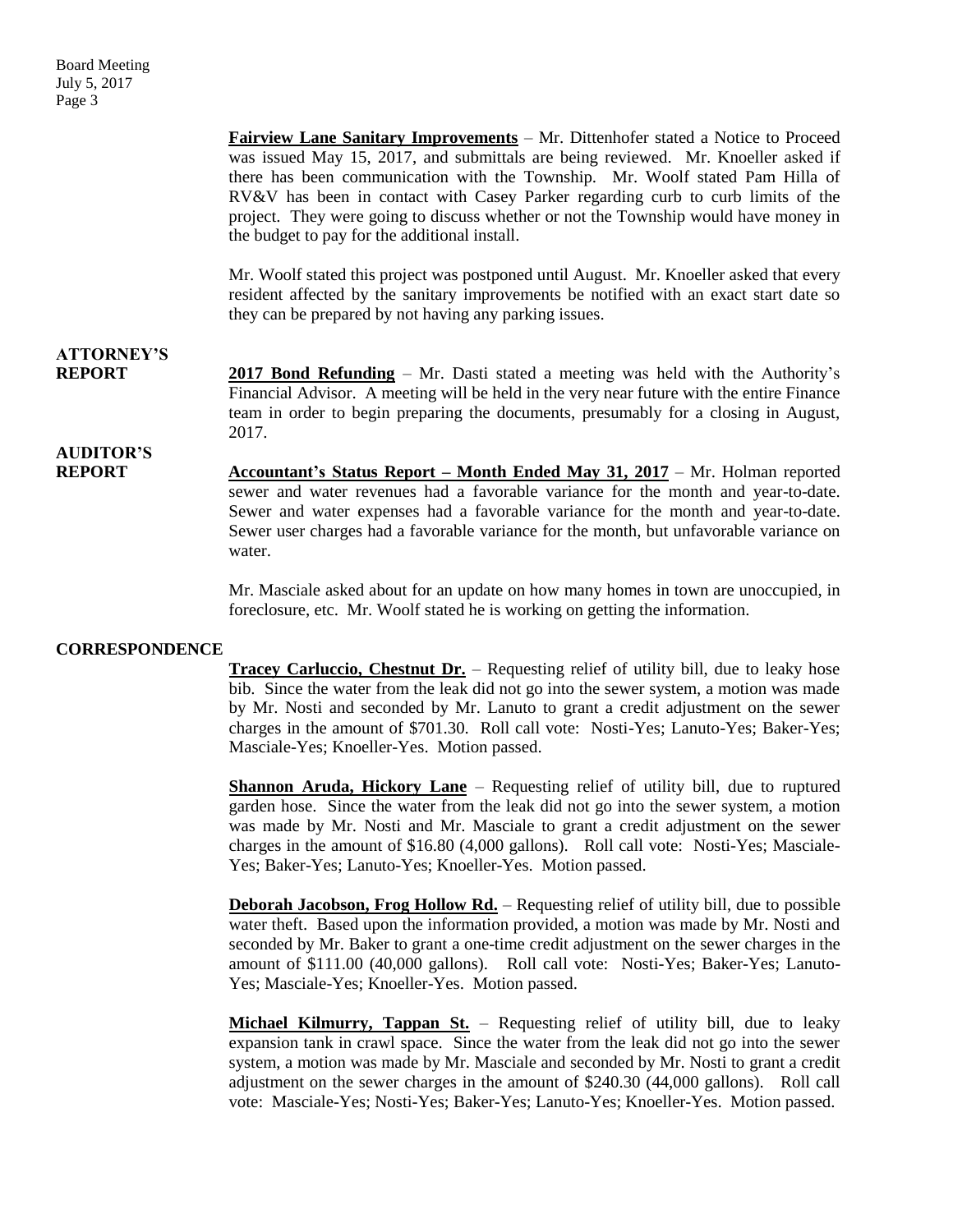Board Meeting July 5, 2017 Page 4

### **NEW**

**BUSINESS** There was no new business to discuss.

### **OLD**

**BUSINESS Resolution 2017-35 – Appointing Bond Underwriter** – Secretary Jack Nosti executed Resolution 2017-35, appointing Powell Capital Markets as Bond Underwriter for the proposed bond refunding series 2017.

### **PUBLIC BUSINESS/**

**COMMENT** There was no public business/comment.

## **PAYMENT OF**

**VOUCHERS WHEREAS**, the members of the Lacey Municipal Utilities Authority carefully examined all vouchers presented for payment of claims;

> **NOW, THEREFORE, BE IT RESOLVED** by the Lacey Municipal Utilities Authority that:

> 1. Said vouchers in the sum of \$243,884.44 be and the same are hereby approved to be paid.

2. Said vouchers are listed on the attached computer check register.

A motion was made by Mr. Nosti and seconded by Mr. Masciale to adopt the above Resolution. Roll call vote: Nosti-Yes; Masciale-Yes; Baker-Yes; Lanuto-Yes; Knoeller-Yes. Motion passed.

**ADJOURNMENT** There being no further business to discuss, the meeting was adjourned at 6:45 p.m.

Respectfully submitted,

Michele Kennedy Executive Secretary